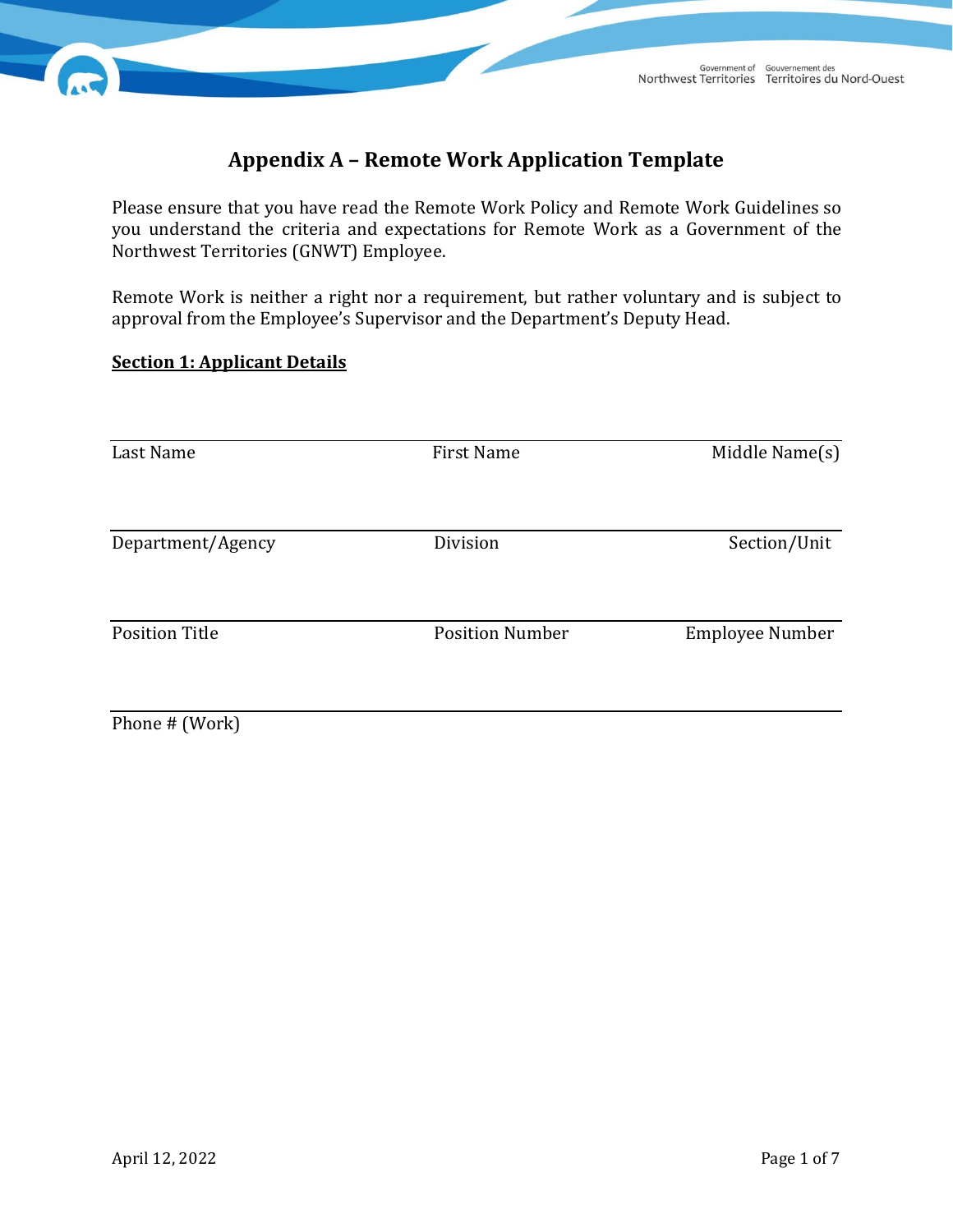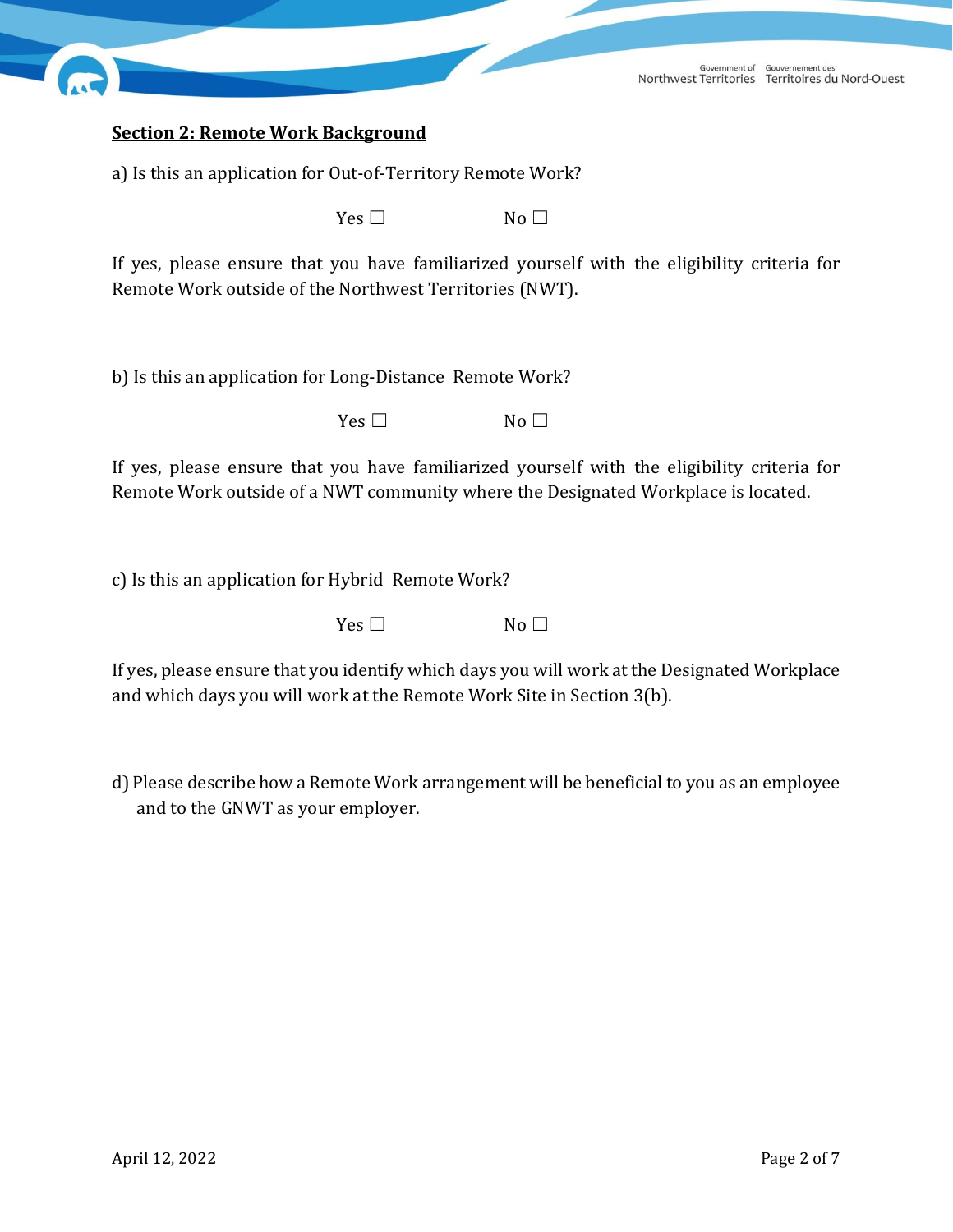

### **Section 3: Remote Work Details**

a) What is the time period that you are proposing to work remotely for?

Period of work being requested (*must be over 21 business days and shall not exceed two (2) years*):

FROM: \_\_\_\_\_\_\_\_\_\_\_\_\_\_\_\_\_\_\_\_\_\_\_\_ TO: \_\_\_\_\_\_\_\_\_\_\_\_\_\_\_\_\_\_\_\_\_\_\_\_ (dd/mm/yyyy) (dd/mm/yyyy)

b) Regular work schedules are considered to be those that normally begin between 8:00 a.m. and 9:00 a.m. and conclude between 4:00 p.m. and 5:00 p.m. Non-standard work schedules may be considered in the context of a Remote Work arrangement, if operational requirements permit.

Please identify your proposed hours of work, including breaks, in the table below:

| <b>Sunday</b> | <b>Monday</b> | Tuesday | Wednesday | <b>Thursday</b> | Friday | <b>Saturday</b> |
|---------------|---------------|---------|-----------|-----------------|--------|-----------------|
|               |               |         |           |                 |        |                 |
|               |               |         |           |                 |        |                 |
|               |               |         |           |                 |        |                 |
|               |               |         |           |                 |        |                 |

*List hours of work in the appropriate columns*

You should be accessible during the hours indicated on the table referenced above. Your supervisor must be notified if you need to change your hours of work for any reason. Your schedule must be kept in accordance with applicable terms and conditions of employment with your current position.

If applicable, include which days will be spent at the Designated Workplace and which will be at the Remote Work Site.

c) What is the address of the proposed Remote Work Site?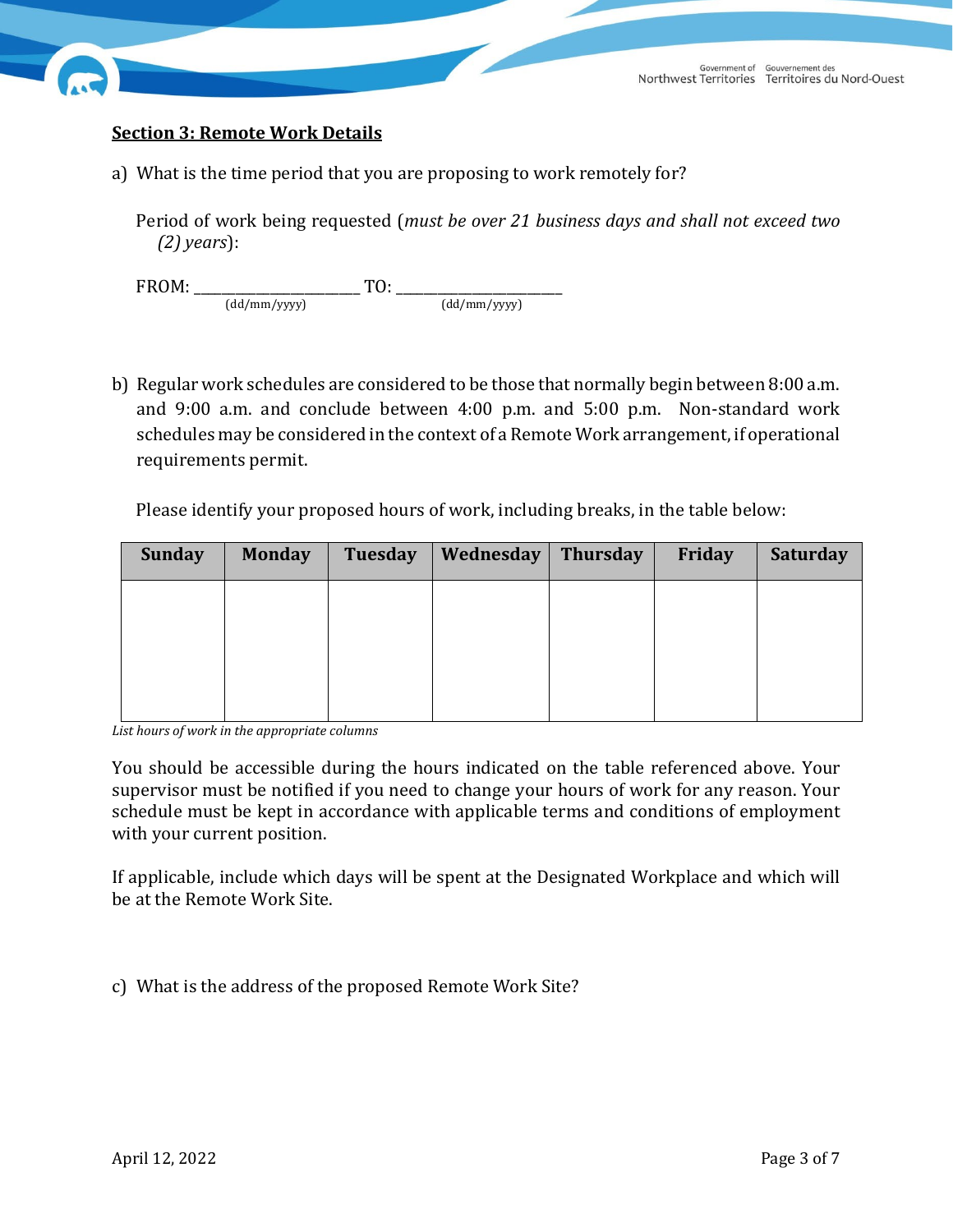

d) If a dependent or dependents would typically be present at the proposed Remote Work Site during work hours, please explain what alternate care arrangements you would have in place. The Remote Work Site must be kept distraction-free during your work hours.

e) What office equipment are you able to provide and what would you expect the department to provide you?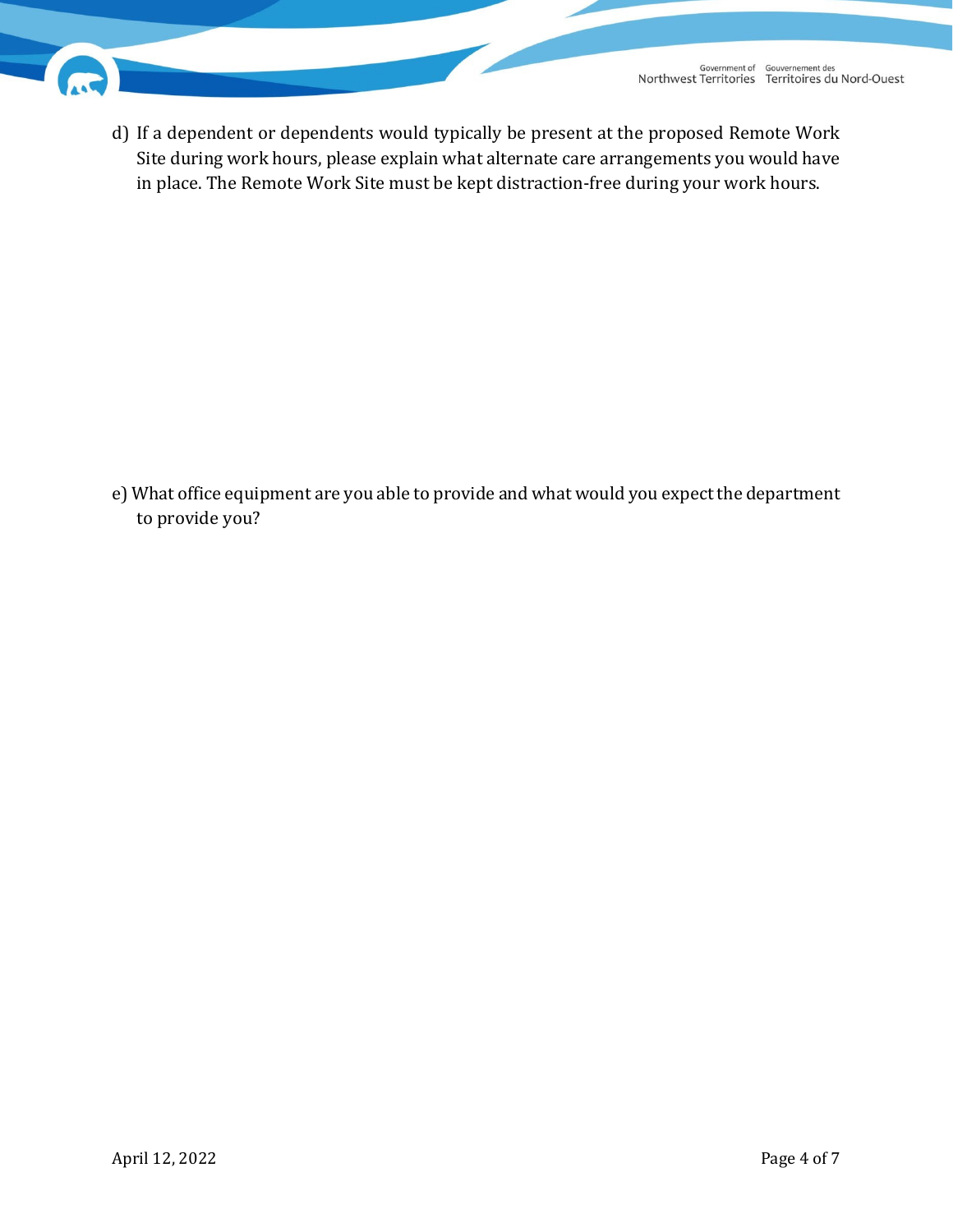

# **Section 4: Remote Work Eligibility**

a) Please describe in detail how you, your job and the proposed Remote Work Site meet the criteria of the Remote Work Policy and Remote Work Guidelines. The criteria are listed in Appendix A1.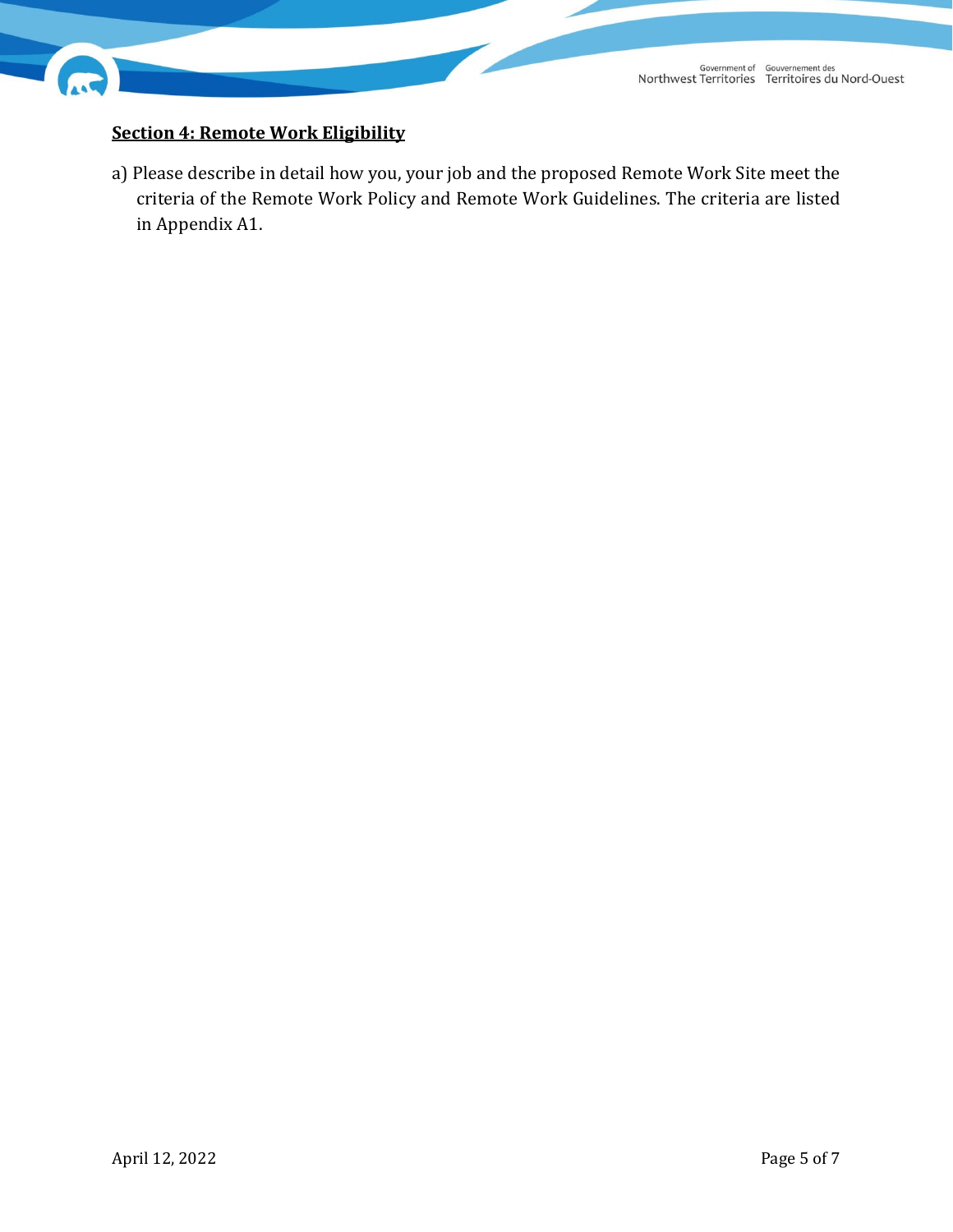

#### **Section 5: Documentation**

Have you completed a Remote Work Health and Safety Self-Assessment Checklist and attached it to this application?

 $Yes \blacksquare$  No  $\square$ 

An application may be approved without a Remote Work Health and Safety Self-Assessment Checklist. This approval will be conditional upon the completition and submission of a Remote Work Health and Safety Self-Assessment Checklist. This must be done within 30 days of receiving a conditional approval.

#### **Section 6: Employee Signature**

I hereby certify that the above statements are true and correct to the best of my knowledge and belief.

\_\_\_\_\_\_\_\_\_\_\_\_\_\_\_\_\_\_\_\_\_\_\_\_\_\_\_\_\_\_\_\_\_\_\_\_ \_\_\_\_\_\_\_\_\_\_\_\_\_\_\_\_\_\_\_\_\_\_\_\_\_\_\_\_\_\_\_\_\_\_\_\_

\_\_\_\_\_\_\_\_\_\_\_\_\_\_\_\_\_\_\_\_\_\_\_\_\_\_\_\_\_\_\_\_\_\_\_\_ \_\_\_\_\_\_\_\_\_\_\_\_\_\_\_\_\_\_\_\_\_\_\_\_\_\_\_\_\_\_\_\_\_\_\_\_

Employee Date

#### **Section 7: Approvals**

I hereby support this employee's application for Remote Work, consistent with the Remote Work Policy and the requirements of the Remote Work Guidelines, and subject to the provisions of the Remote Work Agreement.

Supervisor Date

\_\_\_\_\_\_\_\_\_\_\_\_\_\_\_\_\_\_\_\_\_\_\_\_\_\_\_\_\_\_\_\_\_\_\_\_ \_\_\_\_\_\_\_\_\_\_\_\_\_\_\_\_\_\_\_\_\_\_\_\_\_\_\_\_\_\_\_\_\_\_\_\_ Deputy Head Date

This information is being collected under the authority of the *Public Service Act/Regulations* and will be used to determine your eligibility for Remote Work. Your personal information will be protected under the *Access to Information and Protection of Privacy Act.*